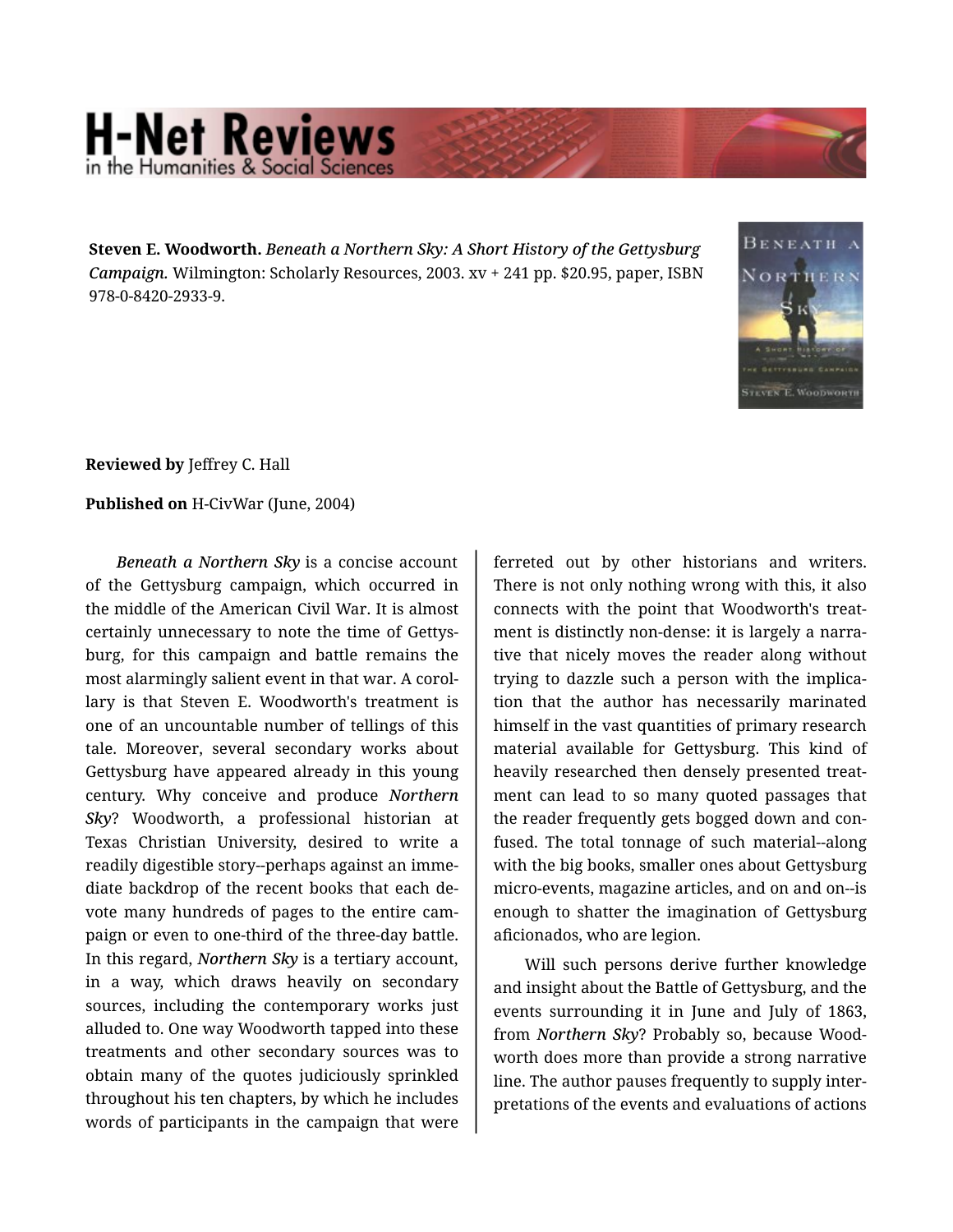performed by major members of the cast of char‐ acters. He takes the Army of the Potomac's com‐ mander, Maj. Gen. George Gordon Meade, to task a few times (as on pp. 100, 210); and Woodworth is less admiring of that general's accomplishments at Gettysburg than are "later historians who would praise" this fledgling army commander (p. 204). He cannot help but evaluate Gen. Robert E. Lee's overall performance (on p. 209, for exam‐ ple); but he does not over-analyze it. Matters re‐ volving around how well Lee did during the Get‐ tysburg campaign continue to be churned, but this historical activity may be getting old. With re‐ spect to lower-ranking general officers in the cam‐ paign, Woodworth wonders aloud whether the Confederate cavalry commander, Maj. Gen. J. E. B. Stuart, truly befouled Rebel fortunes by exiting the major theater of campaign during the last week of June. This goes against the conventional wisdom, but Woodworth is correct to avoid overemphasizing the negative significance of Stuart's ride around the Army of the Potomac as it marched northward. The author also provides a useful service by suggesting that a potential con‐ tinuation of the Rebel offensive into the evening of July 1--to take the hills south of Gettysburg it‐ self during the first day of the battle--did not ap‐ proach dereliction of duty on the part of the Southern general in question (the historically em‐ battled Richard S. Ewell). Additionally, could Lt. Gen. Longstreet's plan, supposedly urged on Lee by this Confederate Corps commander between the night of July 1 and the early hours of the sec‐ ond, have worked? No, argues Woodworth, with some cogent, factually based examination of the Army of Northern Virginia's dubious ability to re‐ deploy away from Gettysburg, cavalierly to place itself between the Army of the Potomac and more southern sectors of this theater of war. These sample referrals to Woodworth's evaluative pas‐ sages may suggest faint praise, because those who research Gettysburg then write endlessly about it are analyzing this military event into oblivion. Yet, the author being considered at the moment at

least avoids a pure recycling of the usual and global negativity about the performance of the Confederate high command.

So, Woodworth's forays into Gettysburg anal‐ ysis are more than enough to keep the mind alert as one works his way through this version of the story. In this respect, *Northern Sky* does not in‐ tend to be a work of raw scholarship. Readers of such Gettysburg books not only must absorb the results of weighty research; it also might be the case that they are largely being impressed by the author's reference lists (including the coveted "manuscript" source-listings of obscure primary materials), as opposed to being maximally in‐ formed about the subject matter. Instead of being a hefty tome, this book seems aimed as much at the casual reader as at the aforementioned afi‐ cionado. The former type of non-fiction consumer is presented with a solid entre to the Gettysburg story and will (however unwittingly) be brought up to date by Woodworth's synthesizing of mod‐ ern scholarship.

That said, I might quibble with certain details of *Northern Sky*'s narrative and whether all fea‐ tures of its explanatory value are up to par. Con‐ sider these examples from the early chapters: the Confederate cavalry comes into the story from al‐ most out of nowhere during the account of the marches and rides northward, moreover, the im‐ portant Loudon Valley battles, during which op‐ posing cavalry forces clashed June 17-21, are giv‐ en short shrift. The Northern cavalry force near Gettysburg, June 30-July 1, is overestimated as to the number of troopers in Brig. Gen. John Bu‐ ford's command (p. 43). As the July 1 story pro‐ ceeds, one wonders whether the famed Gettys‐ burg civilian really did "pick off" Rebel attackers as he (the aged John Burns) attached himself to a Union regiment (p. 78). Subsequently on this Wednesday--as Union commanders began to su‐ pervise the defense forming on Cemetery Hill dur‐ ing the retreat of two Federal corps toward and below the town--they did not send as large a force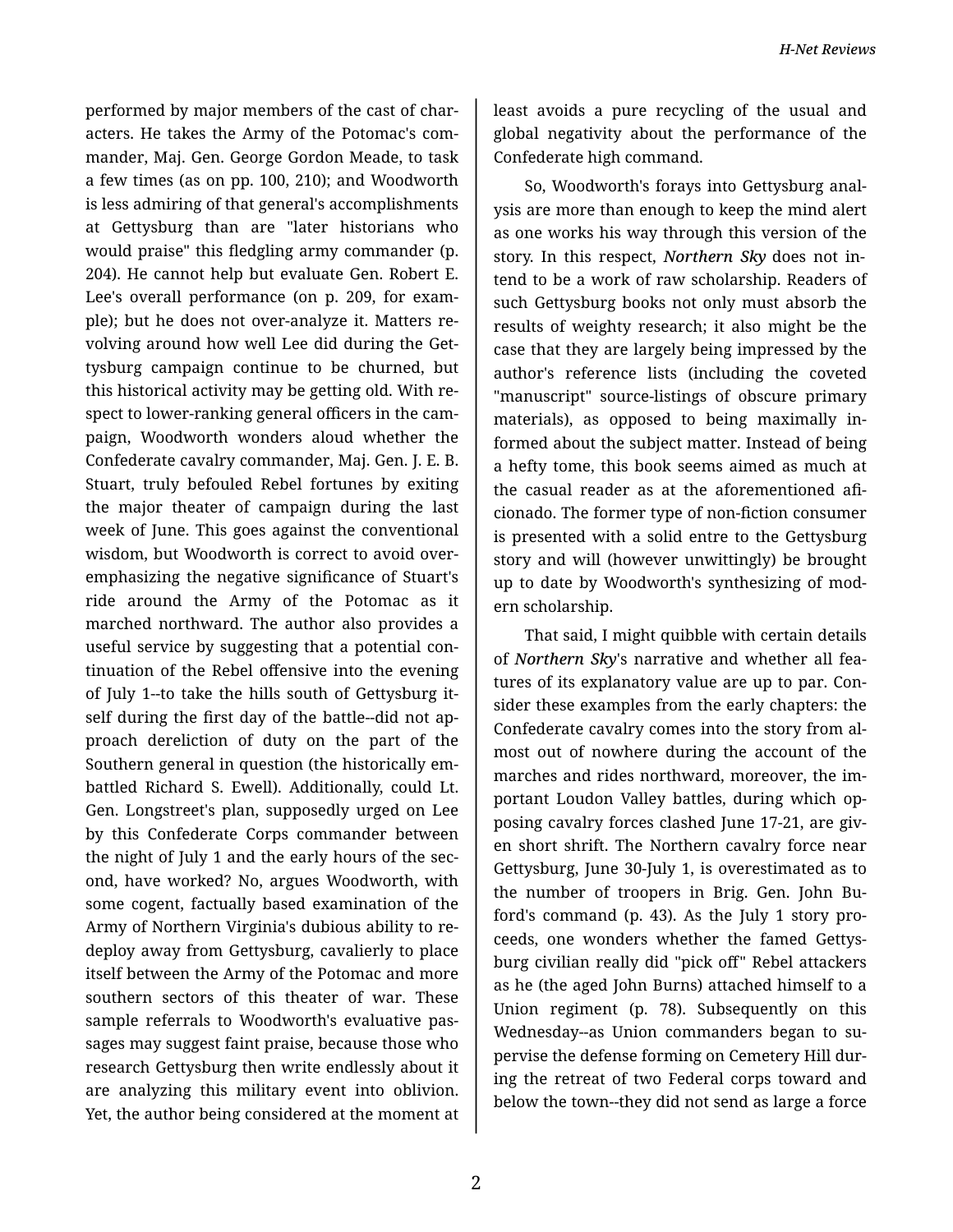as "two divisions to Culp's Hill" (p. 96--the promi‐ nence located east of Cemetery Hill; Culp's was dangerously undermanned until later). Gettys‐ burg took place during the summer of 1863; thus, most persons writing about it pause to agonize on behalf of the soldiers, about what a "Hell on earth" it must have been (as Woodworth does on p. 105 with regard to the conditions on July 2); in reality, Gettysburg did not heat up climatically un‐ til the afternoon of July 3 (in context of June and early July, during 1863 in the East, having been rather cool and rainy). These and a few other claims about micro-events within the Gettysburg story are not all that well attributed in Wood‐ worth's endnotes (appended to each chapter). In fact, scrutinizing the citations makes one wonder sometimes as to how a particular reference specifically backs up the corresponding verbal passage (for example, note 64; it is entered into text on p. 99 and sends the reader to contextually enigmatic citations on p. 103). Moreover, not all quotings of participants' words are attributed (it cannot hurt to know in each case whether such material was written soon after the battle or long after the war). Also, I gingerly recommend to the author that augmenting certain notes with short prose passages might be warranted, to clarify the point or comment on the source.

A related criticism about Woodworth's source material: his bibliographic essay (inserted be‐ tween the final chapter and the index) is a good idea--better than a whopping list of references about which one can be puzzled as to how the au‐ thor specifically drew on such-and-such a source (among the hundreds listed without comment)- for whatever component of the text. But despite the relative value of essaying the bibliography, the current author might have tweaked this section just a bit. As it winds up (on p. 223), Woodworth mentions a tiny fraction of the works that deal with something very small (a "single unit" or "in‐ dividuals" at Gettysburg). Why these narrowly eclectic choices--instead of, for example, mention‐ ing a couple of late-twentieth- and early-twenty-

first-century periodicals? Readers' knowledge of these source materials would take such persons to almost all micro-features of the Gettysburg cam‐ paign, should they wish to peruse *Gettysburg* magazine (1989-present) and many issues of *North and South* magazine (1997-present, certain articles in which Woodworth does cite individual‐ ly).

These perceived problems notwithstanding, the narrative solidity of *Beneath a Northern Sky* prompts me to choose features of the book that nicely move the reader through the core of the battle (July 2 afternoon through that of the next day). Thus, Woodworth supplies good word pic‐ tures for the complex battle events involving the massive fighting on the Union left and Rebel right during the late afternoon of July 2 (chapters 6 and 7). His treatment of the battle for Culp's Hill on the Federal right and Confederate left (later on that Thursday) is clear and well emphasized for its significance (end of chapter 7)--not always achieved by Gettysburg writers. As for July 3, and how (or how in the world) did Pickett's Charge get ordered, Woodworth does a fine job unraveling complexities of the original Confederate plans for Friday morning and how they evolved into the then-apparent rationality of an assault upon the Union center (chapter 8). Yet, perhaps the author protests too much when he puts himself into James Longstreet's mind and opines that that Con‐ federate corps commander "simply ... never con‐ sidered any other possibility" than that the attack would "fail" (p. 170). This may be too much in the ballpark of conventional wisdom: Longstreet's re‐ sentment about a supposedly suicidal offensive plan being set in motion, according to some sort of impatient pugnacity on the part of Gen. Lee. Against a background of Woodworth's description of the rationale for the Charge, he might have giv‐ en a nod to recent scholarship which suggests that the conceptualization of and planning for the July 3 assault was somewhere in hailing distance of high-quality generalship. Could Pickett's Charge have succeeded? Maybe it might have. But be‐

3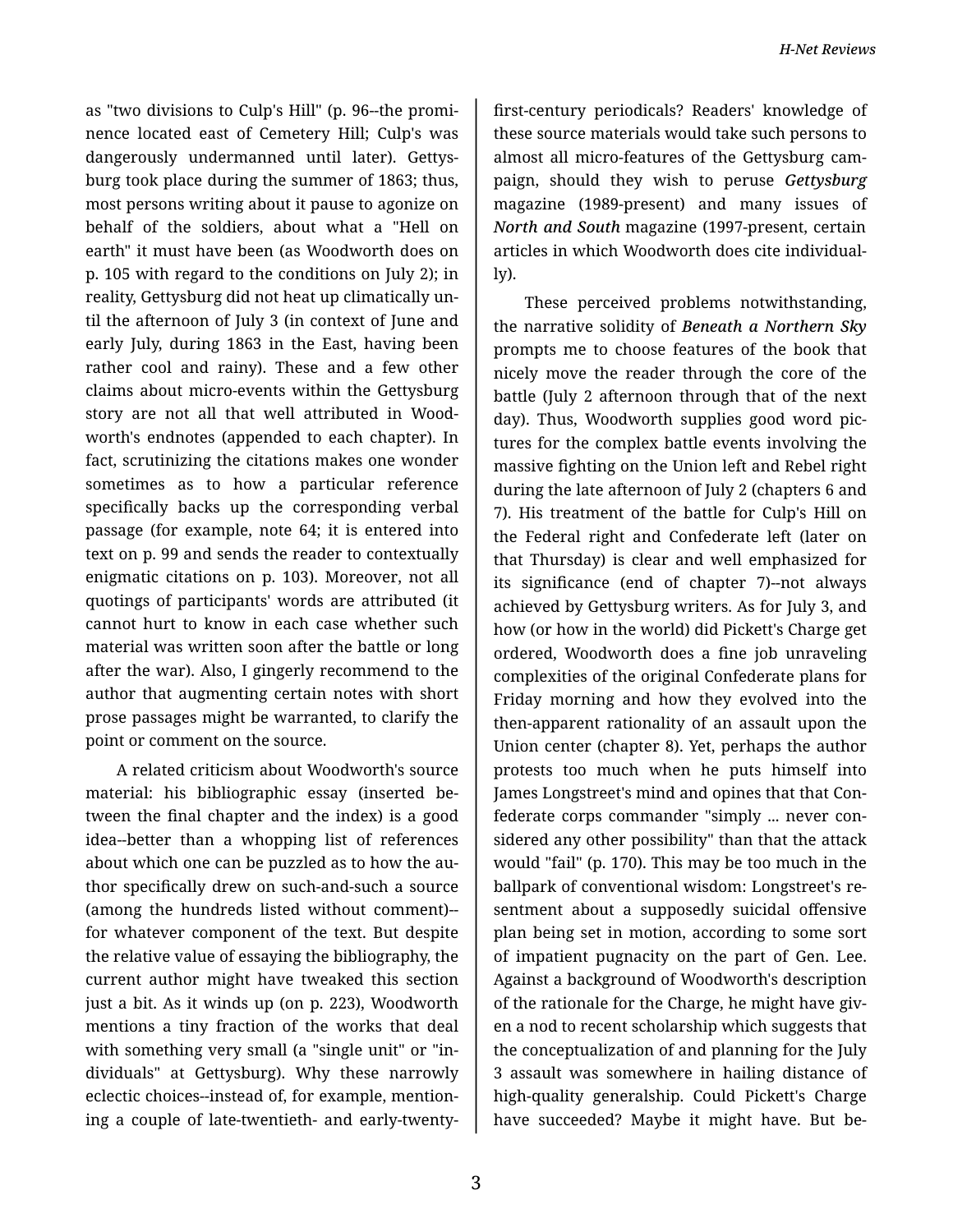cause it was destroyed by an active--not merely a stalwart--Union Federal defense, we'll never know. And it's arguable that analysts of Gettys‐ burg should dial back a bit on their "predicting the past."

Woodworth writes little in this vein--tending to avoid "if X had been tried, Y would have hap‐ pened, and therefore Z" about the outcome of the battle and campaign. This author aimed principal‐ ly to describe and clarify the events of Gettysburg in a work than can be absorbed in a small hand‐ ful of sittings. Much of what happened near that small Pennsylvania town was complicated-and possibly momentous. The latter is still in the minds of many although is nowhere near univer‐ sally believed by now. That issue aside, I myself understood what Woodworth wrote and appreci‐ ated learning new things about Gettysburg from *Northern Sky*--even though I might claim to know "too much" already from studying the campaign and teaching a college-course about it for some years. When I present the story orally, I find it quintessential to augment the account with a host of visual aids. Despite the overall clarity of Wood‐ worth's narrative, I modestly propose that the au‐ thor could have salted two-to-three times as many maps as he chose to include in the book. Some ex‐ amples: his "Eastern Theater" map at the begin‐ ning does not include Fredericksburg, from where the campaign started in Virginia. Chapter 4 could have used more diagrams to deconvolute description of the actions on July 1. Elements of chapters 6 and 7 necessarily descend into toocomplicated sub-stories about July 2 for words alone, even though these passages inform the or‐ dinary reader better than do the dense tomes about Gettysburg (there are three maps within these two *Northern Sky* chapters, but double that number would have helped). As a final illustrative case: If Woodworth decided to include an ever-sobrief account of the battle for the East Cavalry Field on July 3 within chapter 10, he might have

supplied a map that at least would depict where this action occurred.

The previous mentions of Gettysburg "tomes" lead me to conclude that readers potentially inter‐ ested in this subject should not start with them. You'll be mired in extreme verbal density, and you'll have to plow through staggering numbers of primary-source quotes. Therefore, begin in‐ stead with *Beneath a Northern Sky*, especially if you desire to read a clear and rather stirring story about the Battle of Gettysburg. Woodworth's work minimally misleads and strikes a fine balance be‐ tween too superficial and overly dry, on the one hand, and a case of "more and more about less and less," on the other.